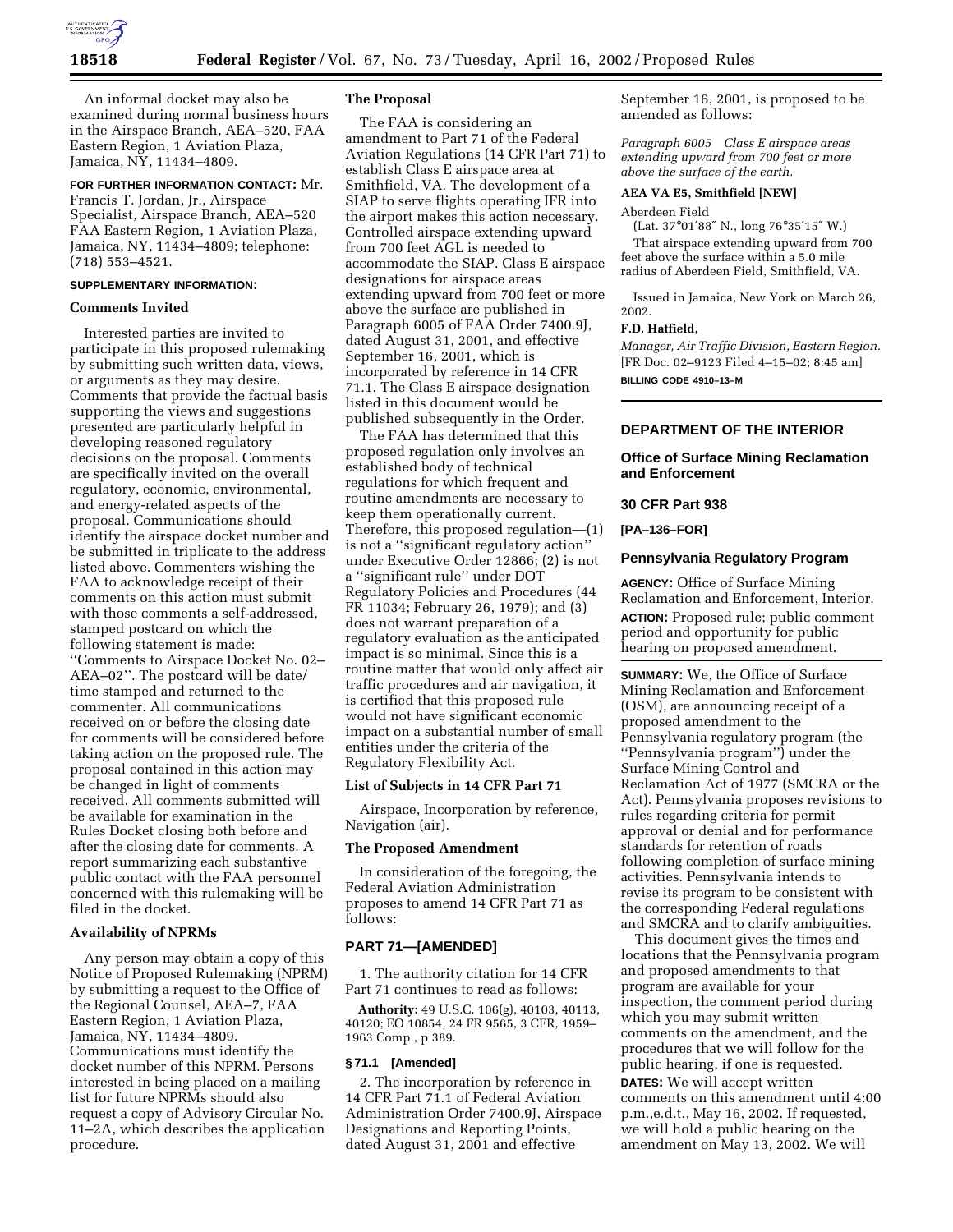accept requests to speak at a hearing until 4:00 p.m., e.s.t. on May 1, 2002. **ADDRESSES:** You should mail or hand deliver written comments and requests to speak at the hearing to Beverly Brock, Acting Director, Harrisburg Field Office at the address listed below.

You may review copies of the Pennsylvania program, this amendment, a listing of any scheduled public hearings, and all written comments received in response to this document at the addresses listed below during normal business hours, Monday through Friday, excluding holidays. You may receive one free copy of the amendment by contacting OSM's Harrisburg Field Office.

Beverly Brock, Acting Director, Harrisburg Field Office, Office of Surface Mining Reclamation and Enforcement, Harrisburg Transportation Center, Third Floor, Suite 3C, 4th and Market Streets, Harrisburg, Pennsylvania 17101, Telephone: (717) 782–4036, Email: *bbrock@osmre.gov*

J. Scott Roberts, Director, Bureau of Mining and Reclamation, Pennsylvania Department of Environmental Protection, Rachel Carson State Office Building, P.O. Box 8461, Harrisburg, Pennsylvania 17105–8461, Telephone: (717) 787–5103.

**FOR FURTHER INFORMATION CONTACT:** Beverly Brock, Telephone: (717) 782–

4036. Email: bbrock@osmre.gov.

# **SUPPLEMENTARY INFORMATION:**

I. Background on the Pennsylvania Program II. Description of the Proposed Amendment III. Public Comment Procedures IV. Procedural Determinations

# **I. Background on the Pennsylvania Program**

Section 503(a) of the Act permits a State to assume primacy for the regulation of surface coal mining and reclamation operations on non-Federal and non-Indian lands within its borders by demonstrating that its program includes, among other things, ''a State law which provides for the regulation of surface coal mining and reclamation operations in accordance with the requirements of the Act \* \* \*; and rules and regulations consistent with regulations issued by the Secretary pursuant to the Act." See 30 U.S.C.  $1253(a)(1)$  and  $(7)$ . On the basis of these criteria, the Secretary of the Interior conditionally approved the Pennsylvania program on July 30, 1982. You can find background information on the Pennsylvania program, including the Secretary's findings, the disposition of comments, and conditions of approval of the Pennsylvania program in the July 30, 1982, **Federal Register** (47 FR 33050). You can also find later

actions concerning Pennsylvania program and program amendments at 30 CFR 938.11, 938.12, 938.15 and 938.16.

#### **II. Description of the Proposed Amendment**

By letter dated February 25, 2002, Pennsylvania sent us a proposed amendment to its program (administrative record No. PA 889.00) under SMCRA (30 U.S.C. 1201 *et seq.*). Pennsylvania sent the amendment in response to the required program amendment at 30 CFR 938.16(gggg) and to include changes made at its own initiative. The full text of the program amendment is available for you to read at the locations listed above under **ADDRESSES.**

Specifically, Pennsylvania proposes to remove the phrase, ''The proposed permit area \* \* \*,'' from 25 Pa. Code 86.37(a)(5) and replace it with, ''The area covered by the operator's bond and upon which the operator proposes to conduct surface mining activities within the boundary of the proposed surface or coal mining activities permit \* \* \*.'' 25 Pa. Code 86.37(a) requires that a permit or revised permit application will not be approved unless Pennsylvania makes a written finding that certain conditions exist. Section (a)(5) now reads:

(5) The area covered by the operator's bond and upon which the operator proposes to conduct surface mining activities within the boundary of the proposed surface or coal mining activities permit is not one of the following:

(i) Included within an area designated unsuitable for mining under Subchapter D (relating to areas unsuitable for mining).

(ii) Within an area which has been included in a petition for designation under  $\S 86.124(a)(6)$  (relating to procedures: initial processing, recordkeeping and notification requirements).

(iii) On lands subject to the prohibitions or limitations of Subchapter D.

(iv) Within 100 feet (30.48 meters) of the outside right-of-way line of any public road, except as provided for in Subchapter D.

(v) Within 300 feet (91.44 meters) from any occupied dwelling, except as provided for in Subchapter D.

(vi) Within 100 feet (30.48 meters) of a stream, except as provided for in § 86.102 (relating to areas where mining is prohibited or limited).

Additionally, Pennsylvania is making a change regarding performance standards for haul roads and access roads to its regulations at 25 Pa. Code Sections 87.160(a), 88.138(a), 88.231(a),

88.335(a), and 90.134(a). In these sections Pennsylvania has removed the requirement that a haul road or an access road's maintenance plan must be approved as part of the postmining land use before a road can be retained at the conclusion of mining activities. Specifically, the phrase, ''\* \* \* and its maintenance plan \* \* \*'' is removed from these sections.

In addition, in 25 Pa. Code 90.134(a), Pennsylvania has added the requirement that haul roads and access roads must be designed, constructed and maintained to control or prevent erosion, among other things. This was accomplished by adding the phrase, ''erosion and'' prior to the existing phrase, ''contributions of sediment to streams or runoff outside the affected area.'' This section was revised to respond to the required amendment at 30 CFR 938.16(gggg).

Finally, minor grammatical changes were made to 25 Pa. Code 87.160(a) and 90.134(a).

# **III. Public Comment Procedures**

Under the provisions of 30 CFR 732.17(h), we are seeking your comments on whether the amendment satisfies the applicable program approval criteria of 30 CFR 732.15. If we approve the amendment, it will become part of the State program.

### *Written Comments*

Send your written comments or electronic comments to OSM at the address given above. Your written comments should be specific, pertain only to the issues proposed in this rulemaking, and include explanations in support of your recommendations. We will not consider or respond to your comments when developing the final rule if they are received after the close of the comment period (see **DATES**). We will make every attempt to log all comments into the administrative record, but comments delivered to an address other than the Harrisburg Field Office may not be logged in.

#### *Electronic Comments*

Please submit Internet comments as an ASCII or Word file avoiding the use of special characters and any form of encryption. Please also include ''Attn: SPATS No. PA–136–FOR'' and your name and return address in your Internet message. If you do not receive a confirmation that we have received your Internet message, contact the Harrisburg Field Office at (717) 782– 4036.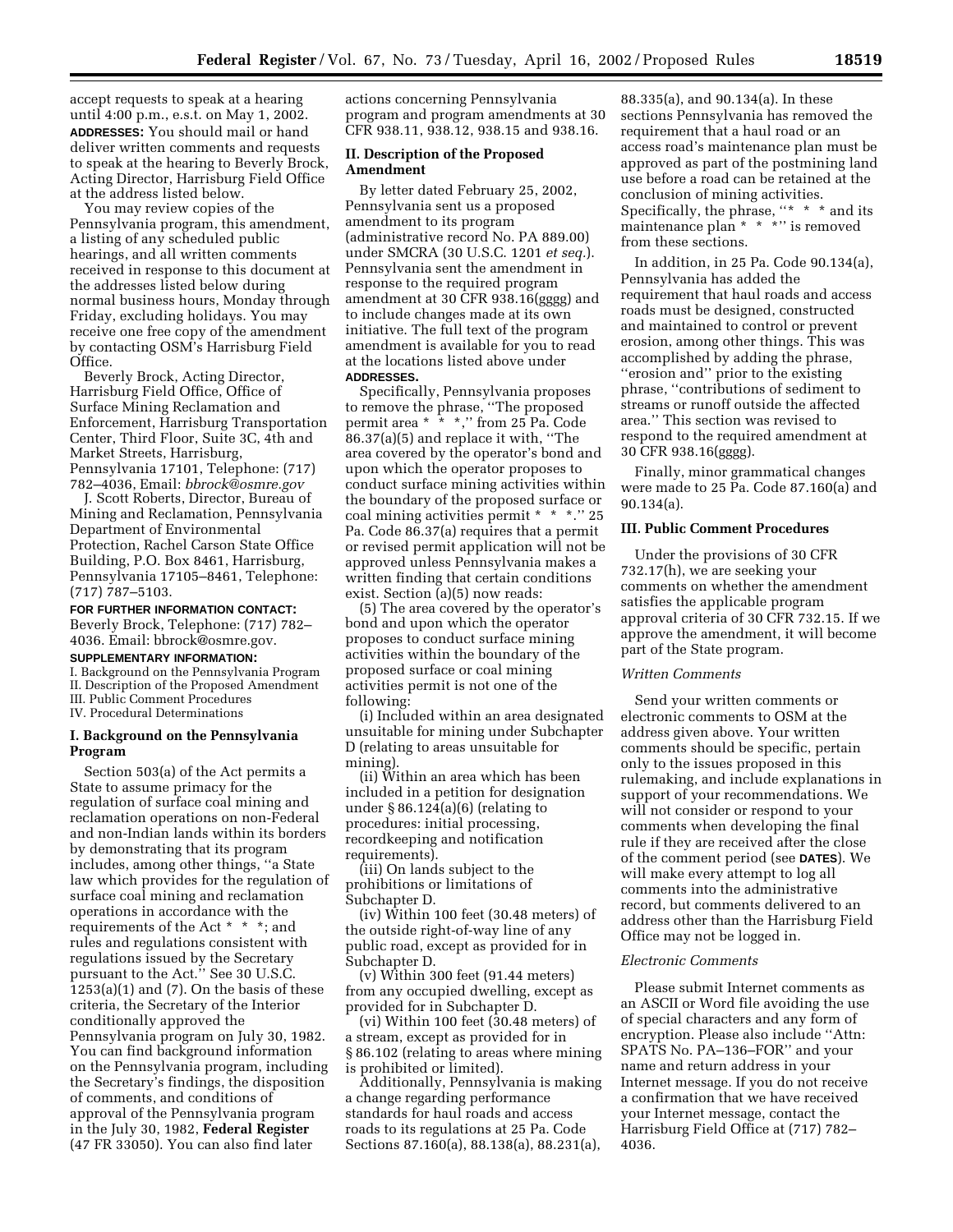#### *Availability of Comments*

We will make comments, including names and addresses of respondents, available for public review during normal business hours. We will not consider anonymous comments. If individual respondents request confidentiality, we will honor their request to the extent allowable by law. Individual respondents who wish to withhold their name or address from public review, except for the city or town, must state this prominently at the beginning of their comments. We will make all submissions from organizations or businesses, and from individuals identifying themselves as representatives or officials of organizations or businesses, available for public review in their entirety.

## *Public Hearing*

If you wish to speak at the public hearing, contact the person listed under **FOR FURTHER INFORMATION CONTACT** by 4:00 p.m., e.s.t. on May 1, 2002. If you are disabled and need special accommodations to attend a public hearing, contact the person listed under **FOR FURTHER INFORMATION CONTACT**. We will arrange the location and time of the hearing with those persons requesting the hearing. If no one requests an opportunity to speak, we will not hold a hearing.

To assist the transcriber and ensure an accurate record, we request, if possible, that each person who speaks at the public hearing provide us with a written copy of his or her comments. The public hearing will continue on the specified date until everyone scheduled to speak has been given an opportunity to be heard. If you are in the audience and have not been scheduled to speak and wish to do so, you will be allowed to speak after those who have been scheduled. We will end the hearing after everyone scheduled to speak and others present in the audience who wish to speak, have been heard.

### *Public Meeting*

If only one person requests an opportunity to speak, we may hold a public meeting rather than a public hearing. If you wish to meet with us to discuss the amendment, please request a meeting by contacting the person listed under **FOR FURTHER INFORMATION CONTACT**. All such meetings are open to the public and, if possible, we will post notices of meetings at the locations listed under **ADDRESSES.** We will make a written summary of each meeting a part of the administrative record.

# **IV. Procedural Determinations**

# *Executive Order 12630—Takings*

This rule does not have takings implications. This determination is based on the analysis performed for the counterpart Federal regulation.

# *Executive Order 12866—Regulatory Planning and Review*

This rule is exempted from review by the Office of Management and Budget under Executive Order 12866.

# *Executive Order 12988—Civil Justice Reform*

The Department of the Interior has conducted the reviews required by section 3 of Executive Order 12988 and has determined that this rule meets the applicable standards of subsections (a) and (b) of that section. However, these standards are not applicable to the actual language of State regulatory programs and program amendments because each program is drafted and promulgated by a specific State, not by OSM. Under sections 503 and 505 of SMCRA (30 U.S.C. 1253 and 1255) and the Federal regulations at 30 CFR 730.11, 732.15, and 732.17(h)(10), decisions on proposed State regulatory programs and program amendments submitted by the States must be based solely on a determination of whether the submittal is consistent with SMCRA and its implementing Federal regulations and whether the other requirements of 30 CFR Parts 730, 731, and 732 have been met.

#### *Executive Order 13132—Federalism*

This rule does not have Federalism implications. SMCRA delineates the roles of the Federal and State governments with regard to the regulation of surface coal mining and reclamation operations. One of the purposes of SMCRA is to ''establish a nationwide program to protect society and the environment from the adverse effects of surface coal mining operations.'' Section 503(a)(1) of SMCRA requires that State laws regulating surface coal mining and reclamation operations be ''in accordance with'' the requirements of SMCRA. Section 503(a)(7) requires that State programs contain rules and regulations ''consistent with'' regulations issued by the Secretary pursuant to SMCRA.

# *Executive Order 13211—Regulations That Significantly Affect the Supply, Distribution, or Use of Energy*

On May 18, 2001, the President issued Executive Order 13211 which requires agencies to prepare a Statement of

Energy Effects for a rule that is (1) considered significant under Executive Order 12866, and (2) likely to have a significant adverse effect on the supply, distribution, or use of energy. Because this rule is exempt from review under Executive Order 12866 and is not expected to have a significant adverse effect on the supply, distribution, or use of energy, a Statement of Energy Effects is not required.

#### *National Environmental Policy Act*

This rule does not require an environmental impact statement because section 702(d) of SMCRA (30 U.S.C. 1292(d)) provides that agency decisions on proposed State regulatory program provisions do not constitute major Federal actions within the meaning of section 102(2)(C) of the National Environmental Policy Act (42 U.S.C. 4332(2)(C)).

#### *Paperwork Reduction Act*

This rule does not contain information collection requirements that require approval by OMB under the Paperwork Reduction Act (44 U.S.C. 3507 *et seq.*).

### *Regulatory Flexibility Act*

The Department of the Interior certifies that this rule will not have a significant economic impact on a substantial number of small entities under the Regulatory Flexibility Act (5 U.S.C. 601 *et seq.*). The State submittal, which is the subject of this rule, is based upon counterpart Federal regulations for which an economic analysis was prepared and certification made that such regulations would not have a significant economic effect upon a substantial number of small entities. In making the determination as to whether this rule would have a significant economic impact, the Department relied upon the data and assumptions for the counterpart Federal regulations.

# *Small Business Regulatory Enforcement Fairness Act*

This rule is not a major rule under 5 U.S.C. 804(2), the Small Business Regulatory Enforcement Fairness Act. This rule: (a) Does not have an annual effect on the economy of \$100 million; (b) Will not cause a major increase in costs or prices for consumers, individual industries, Federal, State, or local governmental agencies or geographic regions; and (c) Does not have significant adverse effects on competition, employment, investment, productivity, innovation, or the ability of U.S.-based enterprises to compete with foreign-based enterprises. This determination is based upon the fact